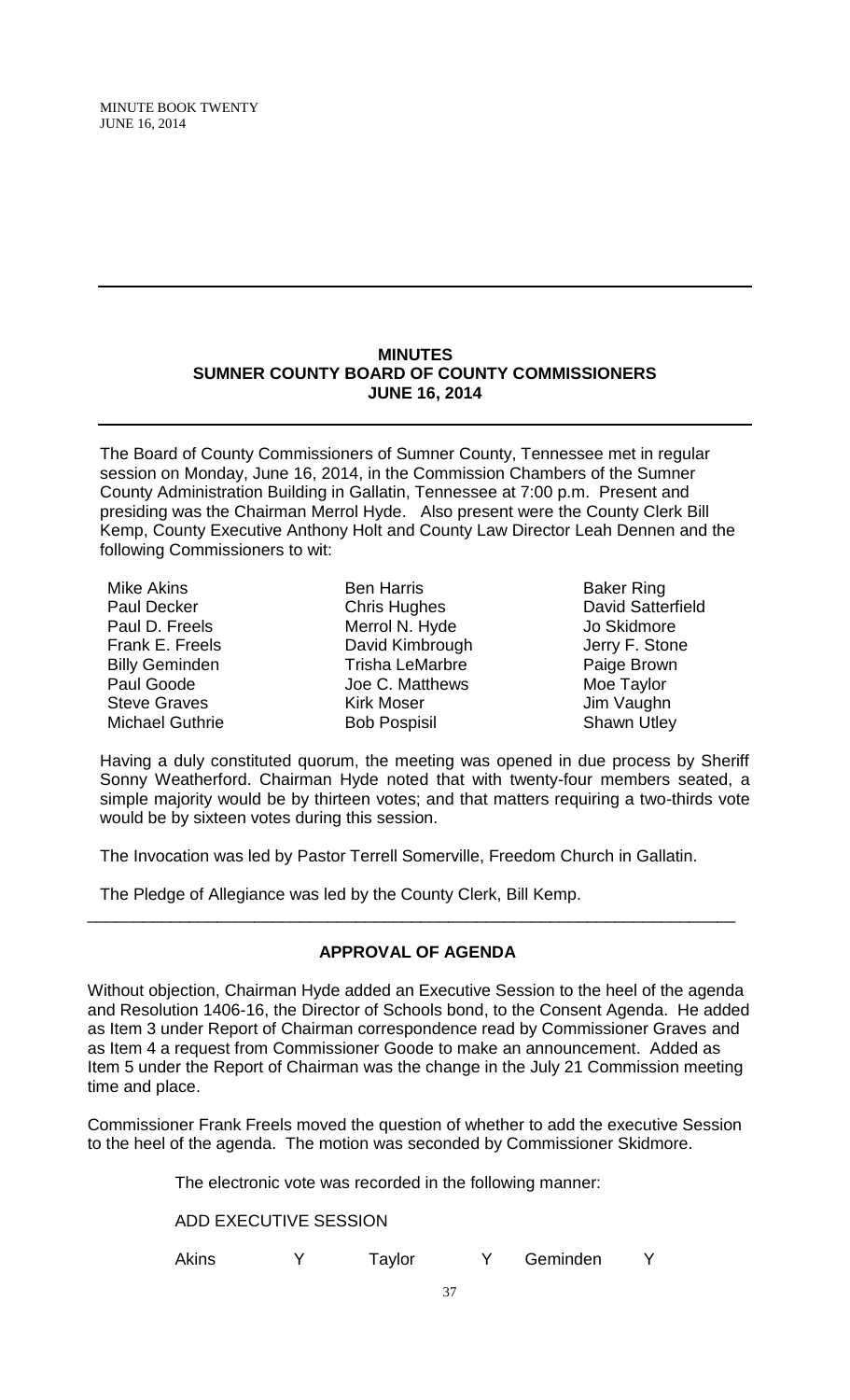| Utley           |         | Satterfield   | N | F. Freels    | Ν        |
|-----------------|---------|---------------|---|--------------|----------|
| <b>Matthews</b> | Y       | <b>Harris</b> | Y | Ring         | Y        |
| <b>Brown</b>    | Y       | Vaughn        | Y | LeMarbre     | Y        |
| Moser           | Y       | <b>Decker</b> | Y | Hyde         | N        |
| Hughes          | Y       | Kimbrough     | Y | Goode        | Y        |
| Skidmore        | N       | P. Freels     | N | <b>Stone</b> | Y        |
| Guthrie         | Y       | Pospisil      | Y |              |          |
| ADD             | Yes: 18 | No: 5         |   | Abs: 0       | 07:06 PM |
|                 |         |               |   |              |          |

The Commission approved adding the executive session to the agenda.

Commissioner LeMarbre moved, seconded by Commissioner Ring, to approve the regular and consent agendas as amended. The motion carried by unanimous voice vote.

 $\overline{\phantom{a}}$  , and the contribution of the contribution of the contribution of the contribution of the contribution of the contribution of the contribution of the contribution of the contribution of the contribution of the

## **APPROVAL OF MINUTES**

The minutes for the meeting of this body held on May 19, 2014, and recorded in the office of the Clerk, Bill Kemp, were approved by voice vote after Commissioner Akins made the motion, seconded by Commissioner Harris.

\_\_\_\_\_\_\_\_\_\_\_\_\_\_\_\_\_\_\_\_\_\_\_\_\_\_\_\_\_\_\_\_\_\_\_\_\_\_\_\_\_\_\_\_\_\_\_\_\_\_\_\_\_\_\_\_\_\_\_\_\_\_\_\_\_\_\_\_

# **RECOGNITION OF THE PUBLIC**

 Chairman Hyde opened the floor to allow the public to speak concerning any matter on the agenda. With none wishing to speak, recognition of the public was closed.

\_\_\_\_\_\_\_\_\_\_\_\_\_\_\_\_\_\_\_\_\_\_\_\_\_\_\_\_\_\_\_\_\_\_\_\_\_\_\_\_\_\_\_\_\_\_\_\_\_\_\_\_\_\_\_\_\_\_\_\_\_\_\_\_\_\_\_\_\_

## **REPORT OF THE CHAIR**

 Chairman Hyde recognized Commissioner Ring who presented certificates honoring the following Sumner County valedictorians:

 Beech High School Dakota Diel Andrew Kerley Natalie Turner

**Gallatin High School** Alana Walker

Hendersonville High School Eric Newell Alexandria Ward

Merrol Hyde Magnet School Regan Manayan David Marsh Chris Swinea

Portland High School Justin Reid

**Station Camp High School** Kalie Carter Elizabeth DeMoss Carter Groves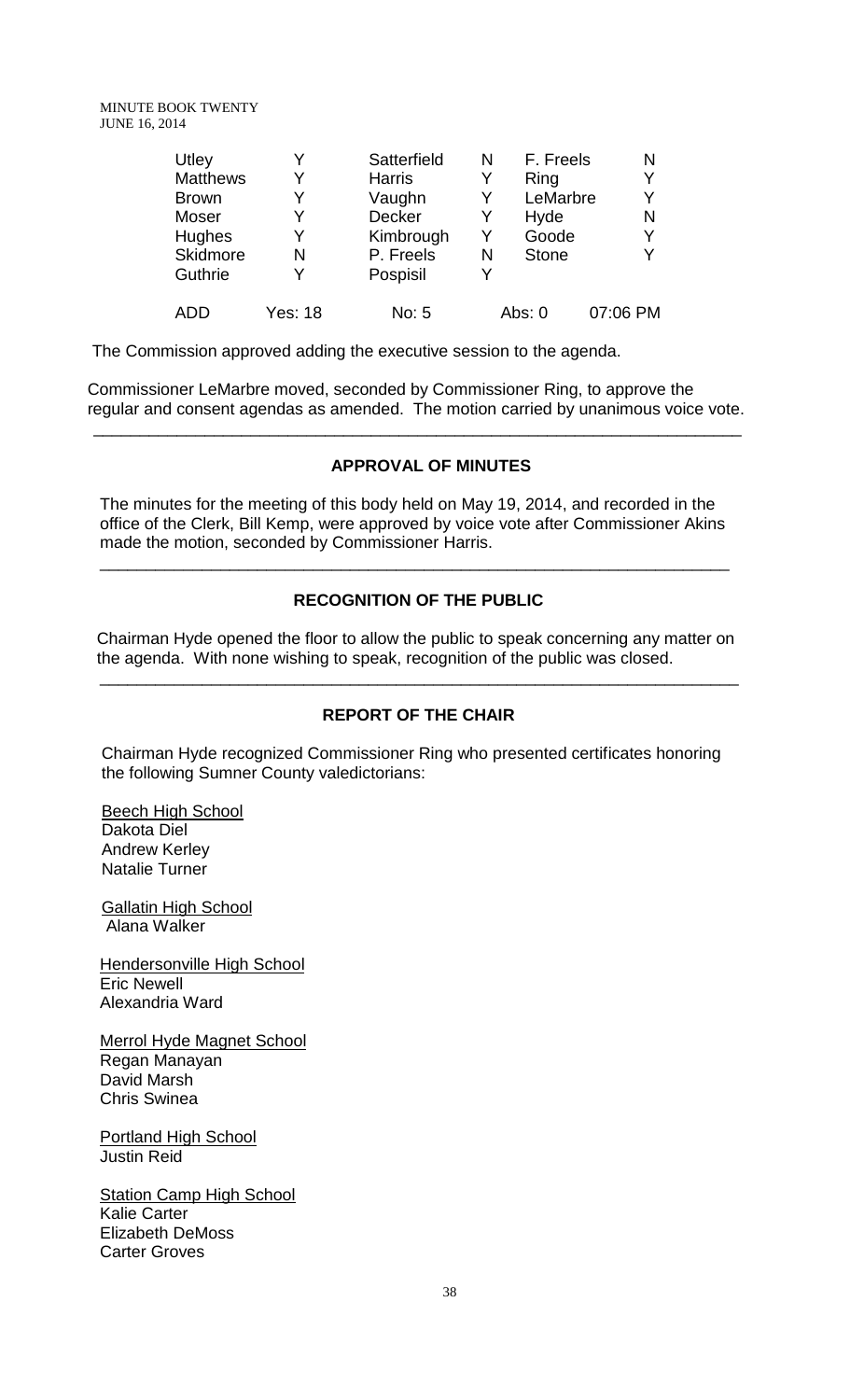Westmoreland High School2 Jacob Baker Alexander Byrd Phillip Byrd Dana Morris Samantha Stone

White House High School Chandler Scott Hale

Upon motion of Commissioner Utley, seconded by Commissioner Akins, the Commission voted to approve the certificates honoring the valedictorians.

\_\_\_\_\_\_\_\_\_\_\_\_\_\_\_\_\_\_\_\_\_\_\_\_\_\_\_\_\_\_\_\_\_\_\_\_\_\_\_\_\_\_\_\_\_\_\_\_\_\_\_\_\_\_\_\_\_\_\_\_\_\_

Commissioner Graves read correspondence from a citizen who expressed gratitude for the extension of water lines on Gravely Hill Road.

Commissioner Goode announced a Compass event on July 14, featuring U.S. Senator Lamar Alexander.

\_\_\_\_\_\_\_\_\_\_\_\_\_\_\_\_\_\_\_\_\_\_\_\_\_\_\_\_\_\_\_\_\_\_\_\_\_\_\_\_\_\_\_\_\_\_\_\_\_\_\_\_\_\_\_\_\_\_\_\_\_\_\_\_\_\_\_\_\_\_

Upon motion of Commissioner Moser, seconded by Commissioner Geminden, the Commission voted unanimously to change the meeting time and place of the July 21, 2014, Commission meeting. The meeting will take place at 6:30 p.m. in the Douglass-Clark House located at 2115 Long Hollow Pike, Gallatin, Tennessee.

\_\_\_\_\_\_\_\_\_\_\_\_\_\_\_\_\_\_\_\_\_\_\_\_\_\_\_\_\_\_\_\_\_\_\_\_\_\_\_\_\_\_\_\_\_\_\_\_\_\_\_\_\_\_\_\_\_\_\_\_\_\_\_\_\_\_\_\_\_\_\_\_\_\_\_\_\_\_\_\_

#### **CONSENT AGENDA**

Commissioner Skidmore moved, seconded by Commissioner Akins, to approve the items on the Consent Agenda.

#### **1406-09 A RESOLUTION APPROPRIATING \$535.00 AS A CHARITABLE CONTRIBUTION TO HABITAT FOR HUMANITY FOR BUILDING FEE WAIVERS**

**BE IT RESOLVED BY** the Sumner County Board of County Commissioners meeting in regular session on this the 16<sup>th</sup> day of June, 2014, that this body does hereby appropriate \$535.00 as a charitable contribution to Habitat for Humanity for fee waiver of building permit fees.

\_\_\_\_\_\_\_\_\_\_\_\_\_\_\_\_\_\_\_\_\_\_\_\_\_\_\_\_\_\_\_\_\_\_\_\_\_\_\_\_\_\_\_\_\_\_\_\_\_\_\_\_\_\_\_\_\_\_\_\_\_\_\_\_

#### **1406-10 A RESOLUTION DOCKETING SUMNER COUNTY BOARD OF EDUCATION GENERAL AND FEDERAL PROJECT SCHOOL FUND BUDGET AMENDMENTS**

**BE IT RESOLVED** by the Sumner County Board of County Commissioners meeting in regular session on this the  $16<sup>th</sup>$  day of June, 2014, that this body hereby dockets in its records the Sumner County Board of Education General and Federal Project School Fund Budget Amendments, as shown on the attachment herewith.

## **1406-11 A RESOLUTION APPROVING THE FISCAL YEAR 2013-2014 SUMNER COUNTY BOARD OF EDUCATION GENERAL PURPOSE SCHOOL FUND BUDGET AMENDMENTS**

\_\_\_\_\_\_\_\_\_\_\_\_\_\_\_\_\_\_\_\_\_\_\_\_\_\_\_\_\_\_\_\_\_\_\_\_\_\_\_\_\_\_\_\_\_\_\_\_\_\_\_\_\_\_\_\_\_\_\_\_\_\_\_\_

**BE IT RESOLVED** by the Sumner County Board of County Commissioners meeting in regular session on this the  $16<sup>th</sup>$  day of June, 2014,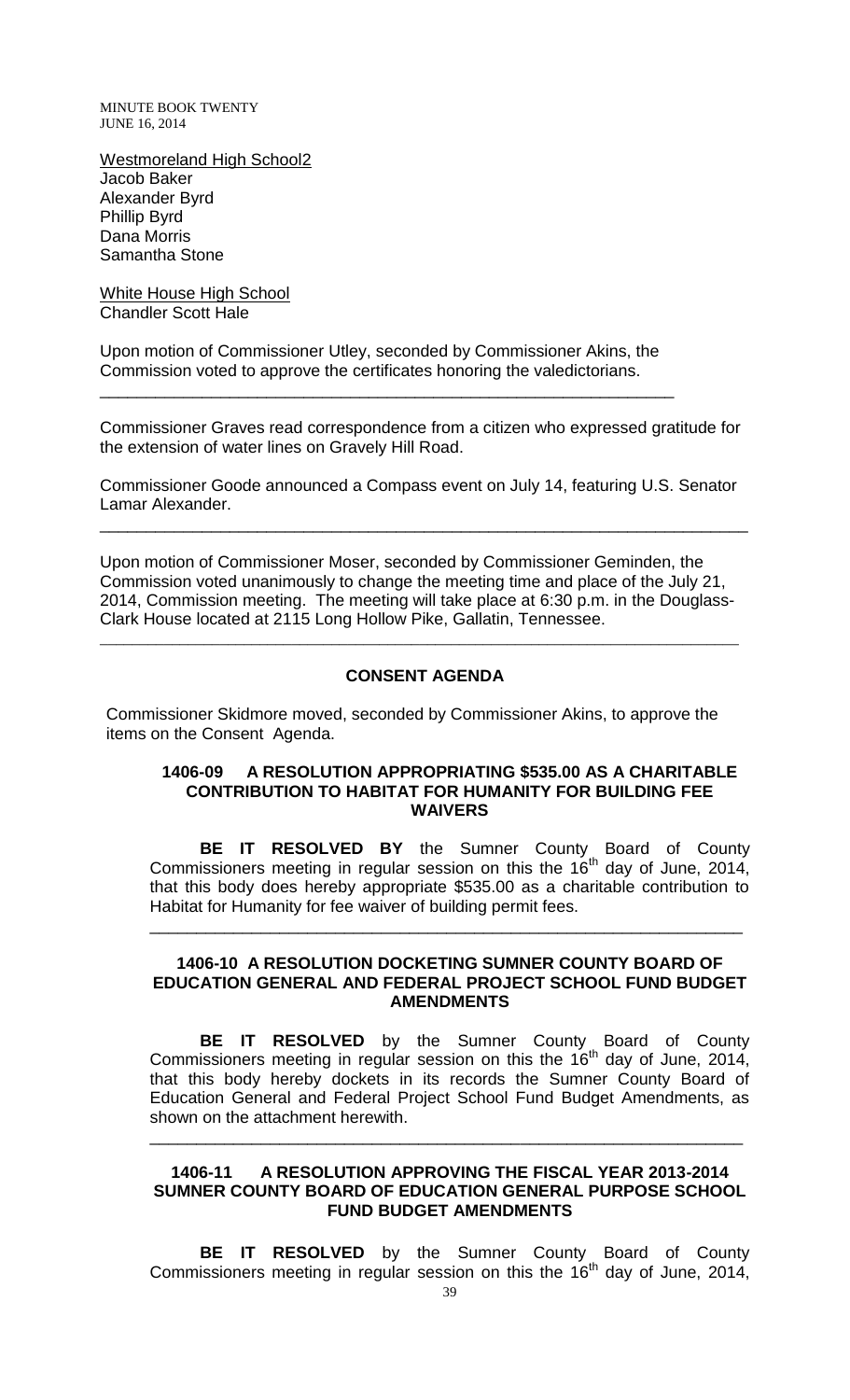that this body hereby approves the 2013-2014 Sumner County Board of Education General Purpose School Fund budget amendments, as shown on the attachment herewith.

\_\_\_\_\_\_\_\_\_\_\_\_\_\_\_\_\_\_\_\_\_\_\_\_\_\_\_\_\_\_\_\_\_\_\_\_\_\_\_\_\_\_\_\_\_\_\_\_\_\_\_\_\_\_\_\_\_\_\_\_\_\_\_\_

# **1406-12 A RESOLUTION APPROPRIATING \$6,250.00 FROM FOALS CONTRIBUTION FOR VARIOUS ITEMS FOR THE HENDERSONVILLE PUBLIC LIBRARY**

**BE IT RESOLVED** by the Sumner County Board of County Commissioners meeting in regular session on this the  $16<sup>th</sup>$  day of June, 2014, that this body hereby appropriates \$6,250.00 in pass-through funds from FOALS contribution for various items for the Hendersonville Public Library, as shown on the attachment herewith.

\_\_\_\_\_\_\_\_\_\_\_\_\_\_\_\_\_\_\_\_\_\_\_\_\_\_\_\_\_\_\_\_\_\_\_\_\_\_\_\_\_\_\_\_\_\_\_\_\_\_\_\_\_\_\_\_\_\_\_\_\_\_\_\_

## **1406-13 A RESOLUTION APPROPRIATING \$13,430.00 IN PASS-THROUGH FUNDS FROM REGISTER OF DEEDS DATA FEE TO DATA PROCESSING EQUIPMENT**

**BE IT RESOLVED** from the Sumner County Board of County Commissioners meeting in regular session on this the  $16<sup>th</sup>$  day of June, 2014 that this body does hereby appropriate \$13,430.00 in pass-through funds from Register of Deeds Data Fee to Data Processing Equipment, as shown on the attachment herewith.

\_\_\_\_\_\_\_\_\_\_\_\_\_\_\_\_\_\_\_\_\_\_\_\_\_\_\_\_\_\_\_\_\_\_\_\_\_\_\_\_\_\_\_\_\_\_\_\_\_\_\_\_\_\_\_\_\_\_\_\_\_\_\_\_

## **1406-14 A RESOLUTION AUTHORIZING TRANSFER OF \$28,240.00 BETWEEN MAJOR CATEGORIES FOR NEW PHONE SYSTEM FOR THE SUMNER COUNTY HEALTH DEPARTMENT**

**BE IT RESOLVED** by the Sumner County Board of County Commissioners meeting in regular session on this the 16<sup>th</sup> day of June 2014, that this body hereby authorizes transfer of \$28,240.00 between major categories for new phone system for the Sumner County Health Department, as shown on the attachment herewith.

## **1406-15 A RESOLUTION AUTHORIZING TRANSFER OF \$10,000.00 BETWEEN MAJOR CATEGORIES FOR SHORTAGE IN PROJECTIONS OF HEALTH INSURANCE FOR THE HENDERSONVILLE PUBLIC LIBRARY**

\_\_\_\_\_\_\_\_\_\_\_\_\_\_\_\_\_\_\_\_\_\_\_\_\_\_\_\_\_\_\_\_\_\_\_\_\_\_\_\_\_\_\_\_\_\_\_\_\_\_\_\_\_\_\_\_\_\_\_\_\_\_\_\_

**BE IT RESOLVED** by the Sumner County Board of County Commissioners meeting in regular session on this the  $16<sup>th</sup>$  day of June 2014, that this body hereby authorizes transfer of \$10,000.00 between major categories for shortage in projections of Health Insurance for the Hendersonville Public Library, as shown on the attachment herewith.

# **1406-16 A RESOLUTION APPROVING THE BOND OF D.R. PHILLIPS, DIRECTOR OF SCHOOLS, SUMNER COUNTY, TENNESSEE**

\_\_\_\_\_\_\_\_\_\_\_\_\_\_\_\_\_\_\_\_\_\_\_\_\_\_\_\_\_\_\_\_\_\_\_\_\_\_\_\_\_\_\_\_\_\_\_\_\_\_\_\_\_\_\_\_\_\_\_\_\_\_\_\_

**BE IT RESOLVED** by the Sumner County Board of County Commissioners meeting in regular session on this the  $16<sup>th</sup>$  day of June, 2014, that this body hereby approves the bond of D.R. Phillips, Director of Schools, Sumner County, Tennessee, as shown on the attachment herewith.

\_\_\_\_\_\_\_\_\_\_\_\_\_\_\_\_\_\_\_\_\_\_\_\_\_\_\_\_\_\_\_\_\_\_\_\_\_\_\_\_\_\_\_\_\_\_\_\_\_\_\_\_\_\_\_\_\_\_\_\_\_\_\_\_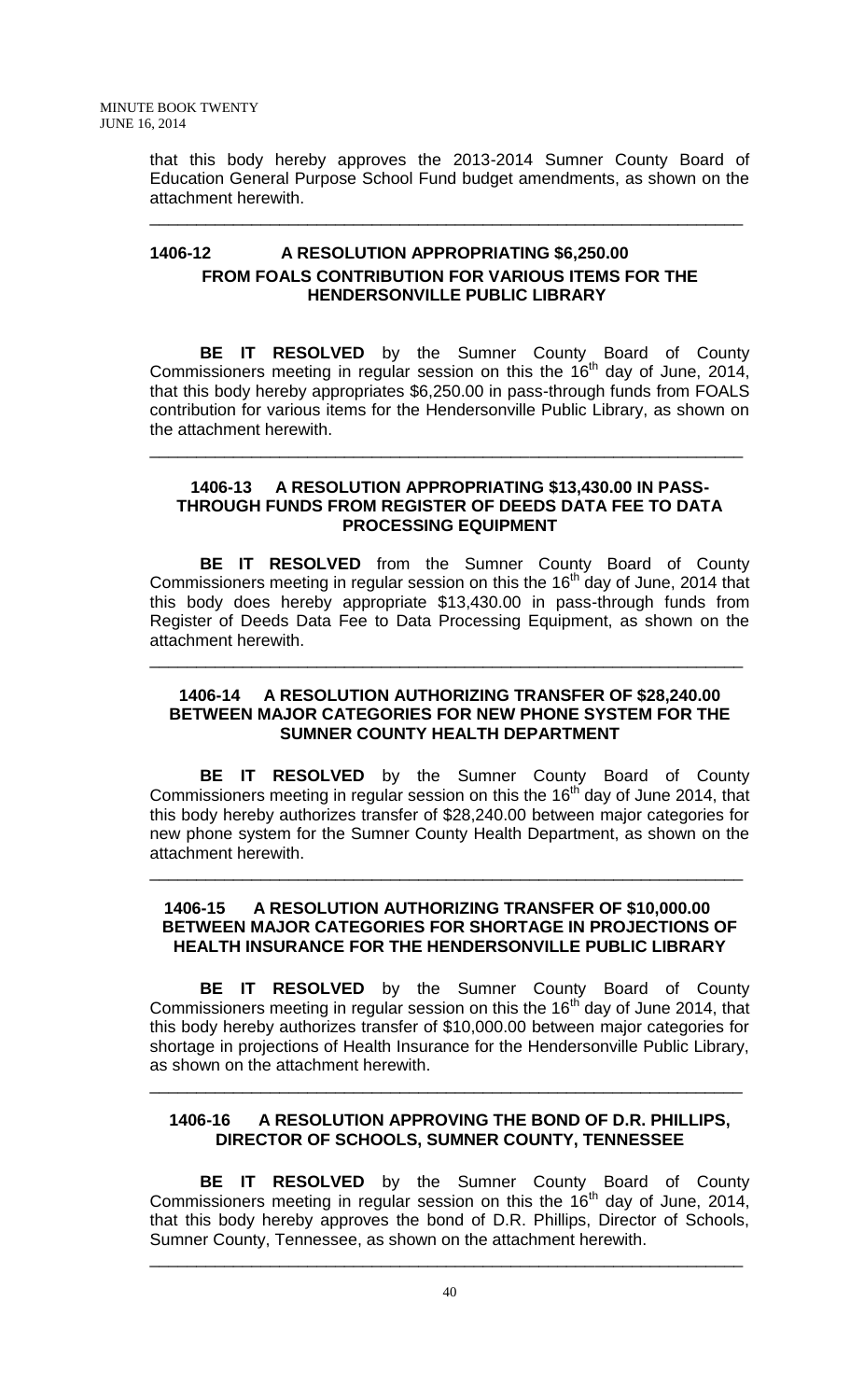> Chairman Hyde declared the Consent Agenda items approved by the body unanimously on the first and final reading.

# **REPORT FROM COUNTY OFFICIALS**

\_\_\_\_\_\_\_\_\_\_\_\_\_\_\_\_\_\_\_\_\_\_\_\_\_\_\_\_\_\_\_\_\_\_\_\_\_\_\_\_\_\_\_\_\_\_\_\_\_\_\_\_\_\_\_\_\_\_\_\_\_\_\_\_

County Officials filed the following reports: County Investments, County General Fund, County Debt Service Fund, County Highway Fund, County Capital Outlay Fund, School General Purpose Fund, School Federal Projects Fund, School Food Service Fund, Employee Health Insurance Trust Fund, Employee Dental Insurance Trust Fund, Casualty Insurance Trust Fund, County Trustee Funds, Special Reports: County Dental Insurance Claim Payments, County Health Insurance Claim Payments, County Property Tax Collections, County EMS Billing/Collections/Balances, County Sales Tax Collections, County Wheel Tax Collections, County Tax Rates/Property Values and County School Loan Program Rates. Approval of the filing of these records does not certify to the accuracy of the documents.

Chairman Hyde introduced the following resolution:

### **1406-NOT A RESOLUTION TO APPROVE AND ACCEPT APPLICATIONS FOR NOTARIES PUBLIC POSITIONS AND PERSONAL SURETY GUARANTORS**

 **WHEREAS,** according to the law of the State of Tennessee, an individual must apply for the office of notary public in the county of residence, or of their principal place of business; and

 **WHEREAS**, state statute requires personal sureties making bonds for Notaries publics to be approved by the Sumner County Commission; and

 **WHEREAS,** said applicant must be approved by the County Commission assembled; and

 **–––––––––––––––––––––––––––––––––––––––––––––––––––––––––**

 **WHEREAS,** Bill Kemp, Sumner County Clerk, has certified according to the records of his office that the persons named on the attached listing labeled "SUMNER COUNTY NOTARY PUBLIC APPLICATIONS and SURETY GUARANTORS" have duly applied for the positions so sought; and

### **BE IT FURTHER RESOLVED THAT THIS TAKE EFFECT FROM AND AFTER PASSAGE.**

## **ELECTION OF NOTARIES PUBLIC**

L ERIN BEGLEY GINA D LEE BRITTNEY A BICHON MARYBETH LINDSEY CONNIE B BOSHERS LISA J LOVE S BYRNE ARTHUR E MCCLELLAN AMANDA DAVIS ELIZABETH C MCDANIEL LAURIE N DOUGLAS CAROL ANN MOSELEY BEVERLY ANN EIDSON JENA G. NEWGARDEN

KIMBERLY A ANDERSON VICKIE MARIE LEDBETTER JACQUELINE DUKE SUE NEWBY-ALEXANDER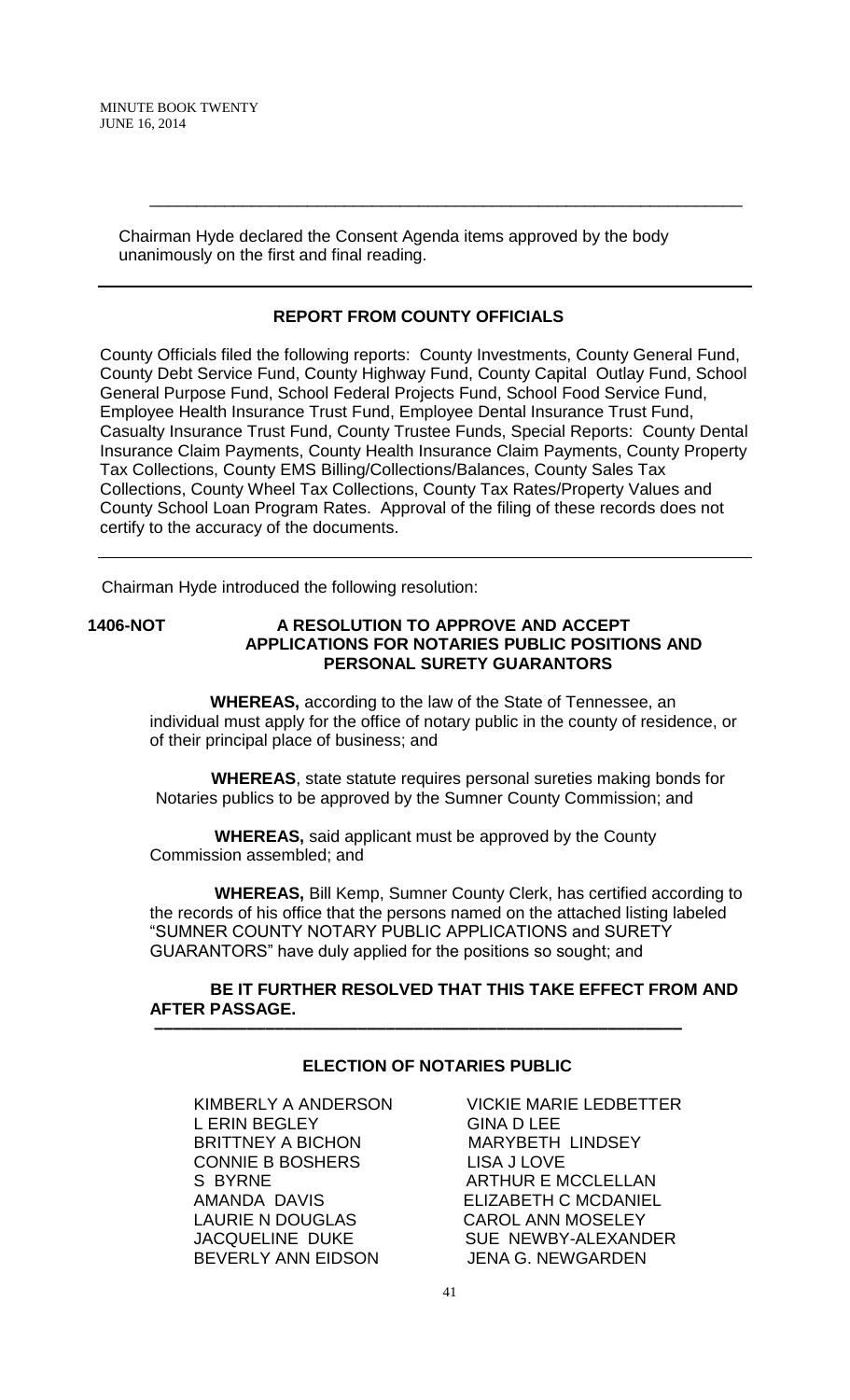| <b>DEBRA LYNN ELLEDGE</b> | <b>ROBERT E PAYNE</b>         |
|---------------------------|-------------------------------|
| CHRISTINA L FOSTER        | <b>CRYSTAL Y PUGSLEY</b>      |
| <b>CONNIE B GAITHER</b>   | <b>JAMIE G PULLEY</b>         |
| LINDA S GARCEAU           | PAMELA A SEIFERT              |
| JILL Z GRIM               | <b>JULIE A TORREY</b>         |
| SAM L GRISHAM             | <b>MELISSA D TUCKER</b>       |
| LISA HERREN               | <b>VALERIE TURNER</b>         |
| M JOHNSON                 | <b>STACY R WARFIELD</b>       |
| SUE C JONES               | <b>VALERIE M WEBB</b>         |
| <b>DEBRA Y KING</b>       | <b>LEALLISON WHITTINGHILL</b> |
| <b>LESLIE JO KING</b>     | <b>VIRGINIA WILLIAMS</b>      |
| <b>EMILY KORNBAU</b>      |                               |

Upon motion of Commissioner Akins, seconded by Commissioner Skidmore, voting was recorded in the following manner:

| <b>Akins</b>  |                | Taylor          |   | Geminden      | Y        |
|---------------|----------------|-----------------|---|---------------|----------|
| Utley         | Y              | Graves          | Y | Satterfield   | A        |
| F. Freels     | Y              | <b>Matthews</b> | A | <b>Harris</b> | Y        |
| Ring          | Y              | <b>Brown</b>    | Y | Vaughn        | Y        |
| LeMarbre      | Y              | Moser           | Y | <b>Decker</b> | Y        |
| Hyde          |                | <b>Hughes</b>   | Y | Kimbrough     | Y        |
| Goode         | Y              | <b>Skidmore</b> | Y | P. Freels     | Y        |
| <b>Stone</b>  | А              | Guthrie         |   | Pospisil      | Y        |
| <b>NOTARY</b> | <b>Yes: 21</b> | No: 0           |   | Abs: $3$      | 07:15 PM |

 Chairman Hyde declared the election of Notaries Public by the body. \_\_\_\_\_\_\_\_\_\_\_\_\_\_\_\_\_\_\_\_\_\_\_\_\_\_\_\_\_\_\_\_\_\_\_\_\_\_\_\_\_\_\_\_\_\_\_\_\_\_\_\_\_\_\_\_\_\_\_\_\_\_\_\_\_\_\_\_\_

### **COMMITTEE ON COMMITTEES**

Commissioner Taylor brought forth the following appointment for consideration: Reappointment of Brittany Baldwin on the Board of Tourism.

Upon motion of Commissioner Taylor, seconded by Commissioner LeMarbre, the Committee voted to approve the re-appointment of Ms. Baldwin.

\_\_\_\_\_\_\_\_\_\_\_\_\_\_\_\_\_\_\_\_\_\_\_\_\_\_\_\_\_\_\_\_\_\_\_\_\_\_\_\_\_\_\_\_\_\_\_\_\_\_\_\_\_\_\_\_\_\_\_\_\_\_\_\_\_\_\_\_\_\_\_\_\_\_\_

Commissioner Taylor noted the Sumner County Regional Airport Authority appointments next month to fill the expiring terms of Dianne Denson and Dan Downs.

### **HIGHWAY COMMISSION**

There was no report from the Highway Commission.

### **EDUCATION COMMITTEE**

**\_\_\_\_\_\_\_\_\_\_\_\_\_\_\_\_\_\_\_\_\_\_\_\_\_\_\_\_\_\_\_\_\_\_\_\_\_\_\_\_\_\_\_\_\_\_\_\_\_\_\_\_\_\_\_\_\_\_\_\_\_\_\_\_\_\_\_\_\_**

Chairman Hyde recognized Commissioner Decker who stated the bids were too high for the Burrus Elementary School and the project was to be rebid.

### **GENERAL OPERATIONS COMMITTEE**

**\_\_\_\_\_\_\_\_\_\_\_\_\_\_\_\_\_\_\_\_\_\_\_\_\_\_\_\_\_\_\_\_\_\_\_\_\_\_\_\_\_\_\_\_\_\_\_\_\_\_\_\_\_\_\_\_\_\_\_\_\_\_\_\_\_\_\_\_\_**

**\_\_\_\_\_\_\_\_\_\_\_\_\_\_\_\_\_\_\_\_\_\_\_\_\_\_\_\_\_\_\_\_\_\_\_\_\_\_\_\_\_\_\_\_\_\_\_\_\_\_\_\_\_\_\_\_\_\_\_\_\_\_\_\_\_\_\_\_\_**

There was no report from the General Operations Committee.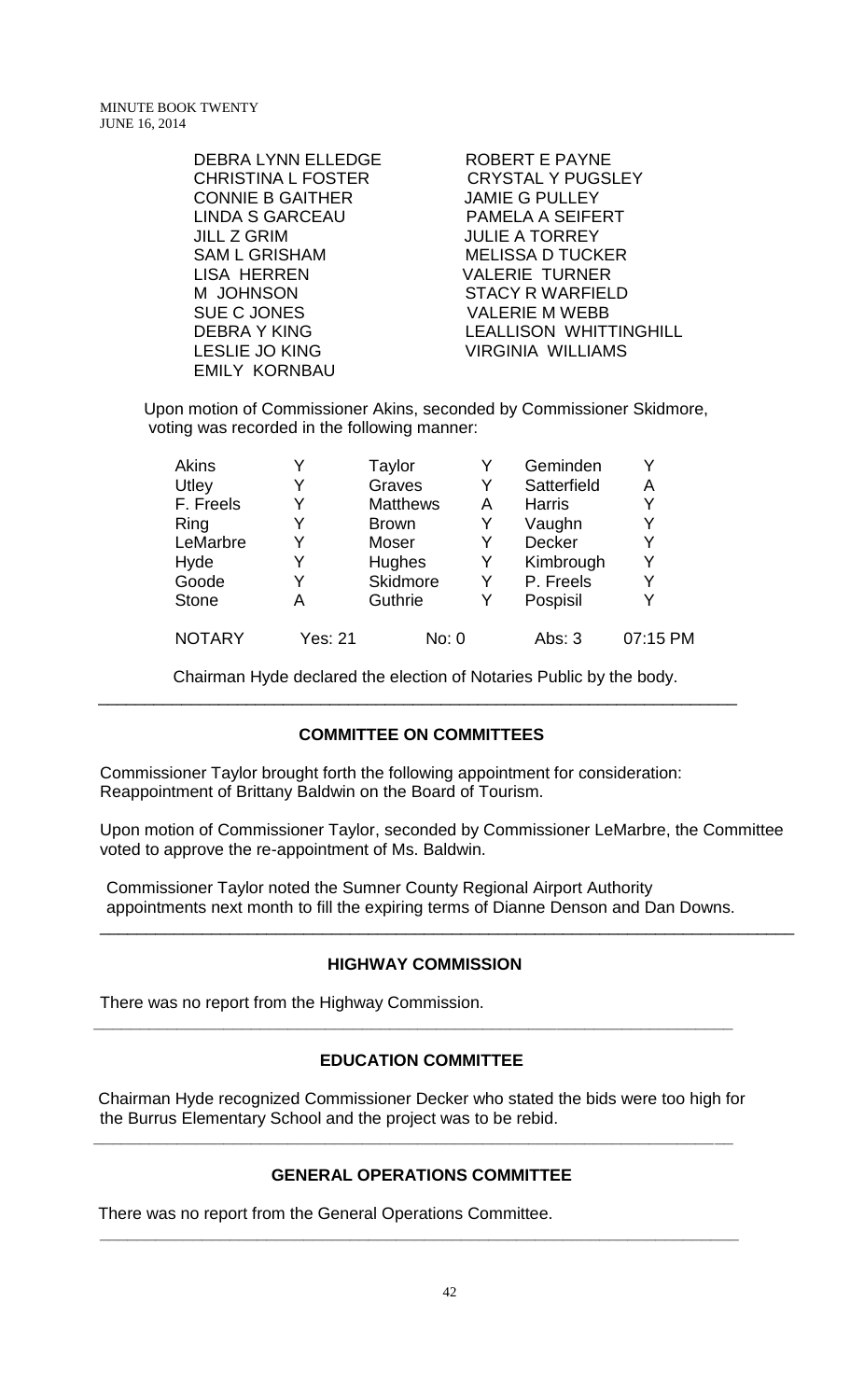## **EMERGENCY SERVICES COMMITTEE**

Commissioner Matthews introduced the following resolution and moved for approval. Commissioner Harris seconded the motion.

#### **1406-01 A RESOLUTION AUTHORIZING EMERGENCY MEDICAL SERVICES (EMS) TO CONTRACT WITH AMBULANCE MEDICAL BILLING (AMB) FOR COLLECTION SERVICES**

**BE IT RESOLVED** by the Sumner County Board of County Commissioners meeting in regular session on this the  $16<sup>th</sup>$  day of June, 2014, that this body hereby authorizes Emergency Medical Services (EMS) to contract with Ambulance Medical Billing (AMB) for collection services as the best and lowest bidder, as shown on the attachment herewith.

\_\_\_\_\_\_\_\_\_\_\_\_\_\_\_\_\_\_\_\_\_\_\_\_\_\_\_\_\_\_\_\_\_\_\_\_\_\_\_\_\_\_\_\_\_\_\_\_\_\_\_\_\_\_\_\_\_\_\_\_\_\_\_\_

The electronic vote was recorded in the following manner:

| <b>Akins</b> |                | Taylor          |   | Geminden      |          |
|--------------|----------------|-----------------|---|---------------|----------|
| Utley        | Y              | Graves          | Y | Satterfield   | Y        |
| F. Freels    | Y              | <b>Matthews</b> | Y | <b>Harris</b> | Y        |
| Ring         | Y              | <b>Brown</b>    | Y | Vaughn        | Y        |
| LeMarbre     | Y              | Moser           | Y | <b>Decker</b> | Y        |
| Hyde         | Y              | Hughes          | Y | Kimbrough     | Y        |
| Goode        | Y              | Skidmore        | Y | P. Freels     | Y        |
| <b>Stone</b> | Y              | Guthrie         | Y | Pospisil      | Y        |
| 1406-01      | <b>Yes: 24</b> | No: 0           |   | Abs: 0        | 07:19 PM |

Chairman Hyde declared the resolution approved by the body.

Commissioner Matthews introduced the following resolution and moved for approval. Commissioner Akins seconded the motion.

## **1406-02 A RESOLUTION APPROVING THE ADOPTION OF EMERGENCY MEDICAL SERVICES POLICY AMENDMENTS**

\_\_\_\_\_\_\_\_\_\_\_\_\_\_\_\_\_\_\_\_\_\_\_\_\_\_\_\_\_\_\_\_\_\_\_\_\_\_\_\_\_\_\_\_\_\_\_\_\_\_\_\_\_\_\_\_\_\_\_\_\_

**BE IT RESOLVED** by the Sumner County Board of County Commissioners meeting in regular session on this the  $16<sup>th</sup>$  day of June, 2014, that this body hereby approves the adoption of Emergency Medical Services policy amendments, as shown on the attachment herewith.

\_\_\_\_\_\_\_\_\_\_\_\_\_\_\_\_\_\_\_\_\_\_\_\_\_\_\_\_\_\_\_\_\_\_\_\_\_\_\_\_\_\_\_\_\_\_\_\_\_\_\_\_\_\_\_\_\_\_\_\_\_\_\_\_

The electronic vote was recorded in the following manner:

| <b>Akins</b> |         | Taylor          |   | Geminden      |          |
|--------------|---------|-----------------|---|---------------|----------|
| Utley        | Y       | Graves          | Y | Satterfield   | Y        |
| F. Freels    | Y       | <b>Matthews</b> | Y | <b>Harris</b> | Y        |
| Ring         | Y       | <b>Brown</b>    | Y | Vaughn        | Y        |
| LeMarbre     | Y       | Moser           | Y | Decker        | Y        |
| Hyde         | Y       | Hughes          | Y | Kimbrough     | Y        |
| Goode        | Y       | Skidmore        | Y | P. Freels     | Y        |
| <b>Stone</b> | Y       | Guthrie         | Y | Pospisil      | Y        |
| 1406-02      | Yes: 24 | No: 0           |   | Abs: 0        | 07:20 PM |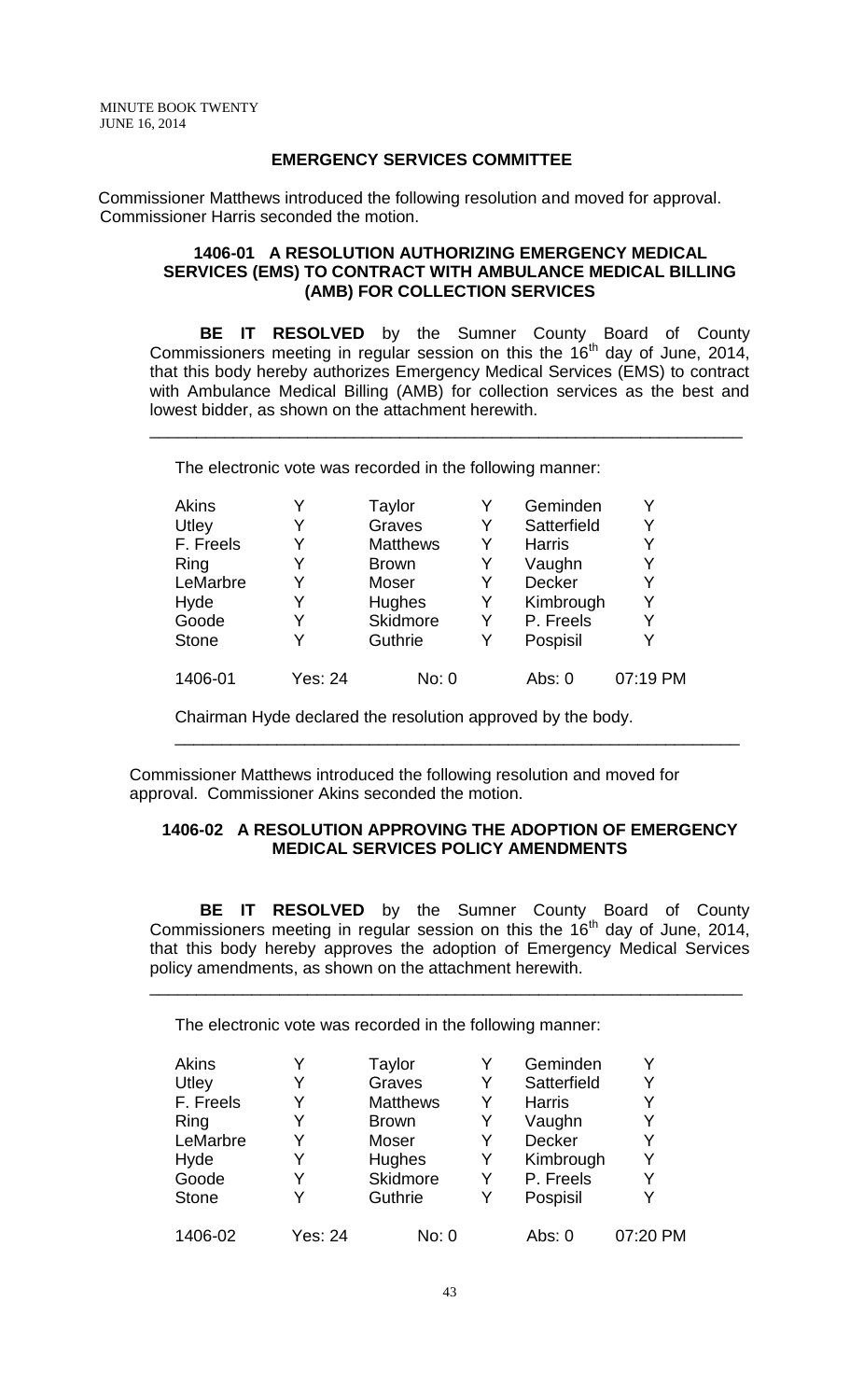Chairman Hyde declared the resolution approved by the body. **\_\_\_\_\_\_\_\_\_\_\_\_\_\_\_\_\_\_\_\_\_\_\_\_\_\_\_\_\_\_\_\_\_\_\_\_\_\_\_\_\_\_\_\_\_\_\_\_\_\_\_\_\_\_\_\_\_\_\_\_\_\_\_\_\_\_\_\_\_**

### **PUBLIC SERVICES COMMITTEE**

There was no report from the Public Services Committee.

#### **LEGISLATIVE COMMITTEE**

**\_\_\_\_\_\_\_\_\_\_\_\_\_\_\_\_\_\_\_\_\_\_\_\_\_\_\_\_\_\_\_\_\_\_\_\_\_\_\_\_\_\_\_\_\_\_\_\_\_\_\_\_\_\_\_\_\_\_\_\_\_\_\_\_\_\_\_\_\_**

Commissioner Pospisil introduced the following resolution and moved for approval. Commissioner Matthews seconded the motion.

#### **1405-03 RESOLUTION APPROVING PRIVATE CHAPTER NO 59, WHICH IS HOUSE BILL NO. 2512; SENATE BILL NO. 2607 OF THE 108th GENERAL ASSEMBLY, A PRIVATE ACT TO REPEAL CHAPTER 122 OF PRIVATE ACTS OF 1967 AND ALL OTHER ACTS AMENDATORY THERETO RELATIVE TO THE DUTIES OF THE REGISTER OF DEEDS**

**BE IT RESOLVED** by the Sumner County Board of County Commissioners meeting in regular session on this the  $16<sup>th</sup>$  day of June, 2014, that this body does hereby approve Private Chapter No. 59, which is House Bill No. 2512; Senate Bill No. 2607 of the 108<sup>th</sup> General Assembly, a private act (a copy of Chapter No. 59 attached herewith) which repeals Chapter 122 of the Private Act of 1967 and all other acts amendatory thereto relative to the duties of the Register of Deeds; and

**BE IT FURTHER RESOLVED** that the Law Director shall send notice to the Secretary of State that this body certifies the approval of Private Chapter No. 59.

\_\_\_\_\_\_\_\_\_\_\_\_\_\_\_\_\_\_\_\_\_\_\_\_\_\_\_\_\_\_\_\_\_\_\_\_\_\_\_\_\_\_\_\_\_\_\_\_\_\_\_\_\_\_\_\_\_\_\_\_\_\_\_\_

The electronic vote was recorded in the following manner:

| <b>Akins</b> |         | Taylor          |   | Geminden      | Y        |
|--------------|---------|-----------------|---|---------------|----------|
| Utley        |         | Graves          | Y | Satterfield   | Y        |
| F. Freels    | Y       | <b>Matthews</b> | Y | <b>Harris</b> | Y        |
| Ring         | Y       | <b>Brown</b>    | Y | Vaughn        | Y        |
| LeMarbre     |         | Moser           | Y | <b>Decker</b> | Y        |
| Hyde         |         | <b>Hughes</b>   | Y | Kimbrough     | Y        |
| Goode        |         | Skidmore        | Y | P. Freels     | Y        |
| <b>Stone</b> |         | Guthrie         | Y | Pospisil      | Y        |
| 1406-03      | Yes: 24 | No: 0           |   | Abs: 0        | 07:22 PM |

Chairman Hyde declared the resolution approved by the body.

Commissioner Pospisil introduced the following resolution and moved for approval. Commissioner Matthews seconded the motion.

#### **1406-04 A RESOLUTION AUTHORIZING A CONTINUOUS FIVE (5) YEAR REAPPRAISAL CYCLE**

**WHEREAS,** Tennessee Code Annotated Section 67-5-1601 establishes a general six (6) year reappraisal for updating and equalizing property values for every county in Tennessee for property tax purposes; and

\_\_\_\_\_\_\_\_\_\_\_\_\_\_\_\_\_\_\_\_\_\_\_\_\_\_\_\_\_\_\_\_\_\_\_\_\_\_\_\_\_\_\_\_\_\_\_\_\_\_\_\_\_\_\_\_\_\_\_\_\_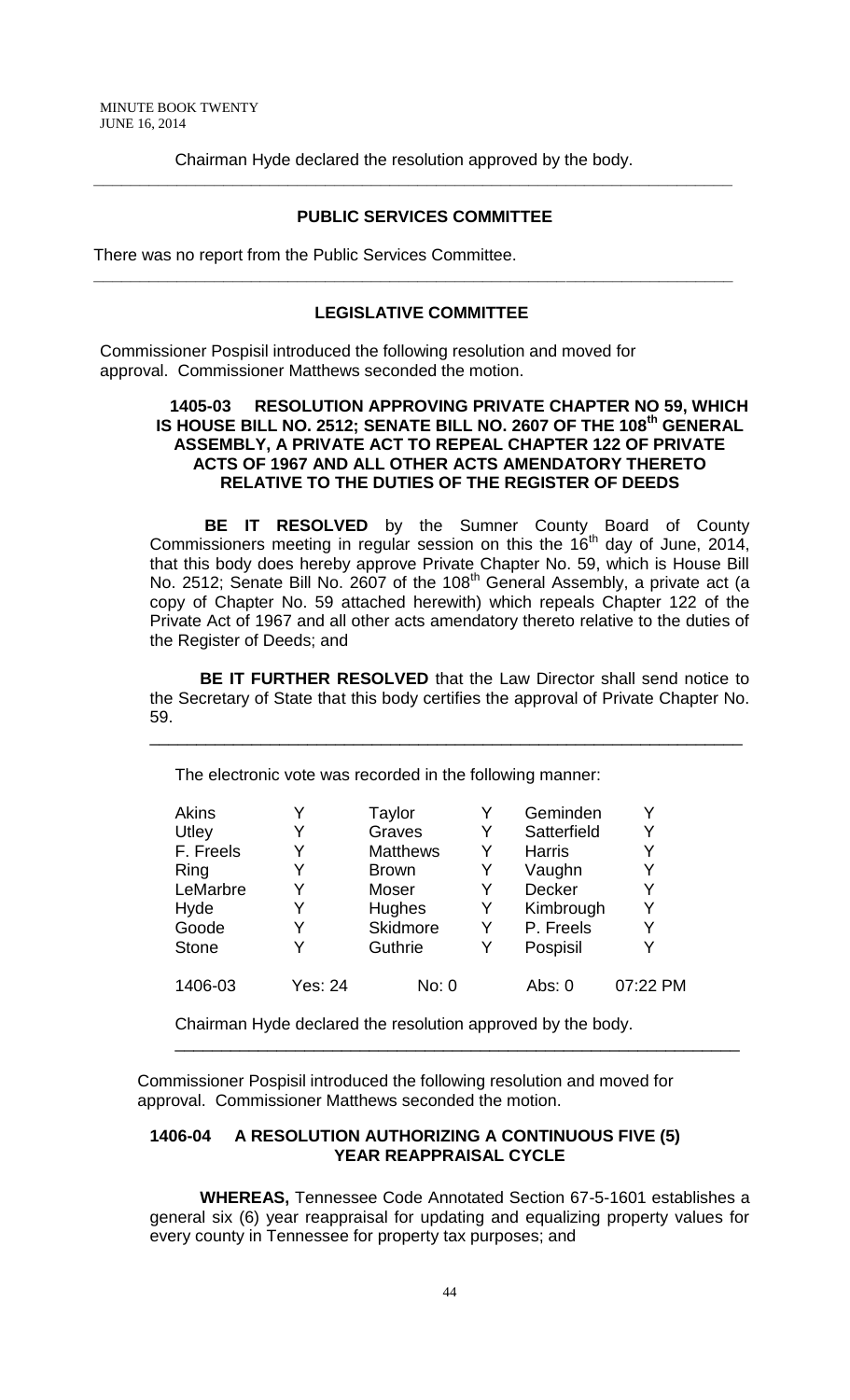**WHEREAS,** a six (6) year reappraisal program consists of an on-site review of each parcel of real property over a five-year period followed by revaluation of all such property in the year following completion of the review period and includes a current value updating during the third year of the review cycle and sales ratio studies during the second and fifth years of the review cycle; and

**WHEREAS,** Tennessee Code Annotated Section 67-5-1601 provides that upon the submission of a plan by the assessor and upon approval of the State Board of Equalization, a reappraisal program may be completed by a continuous five (5) year cycle comprised of an on-site review of each real property over a four (4) year period followed by revaluation of all such property in the year following completion of the review period; and

**WHEREAS,** the county legislative body of Sumner County understands that by approving such a five (5) year appraisal cycle, a sales ratio study will be conducted during the second year of the review cycle and the centrally-assessed properties and commercial/industrial tangible personal property will be equalized by the sales ratio adopted by the State Board of Equalization.

**NOW, THEREFORE, BE IT RESOLVED** by the county legislative body of Sumner County, meeting in regular session on this the  $16<sup>th</sup>$  day of June, 2014, that:

**PURSUANT TO** Tennessee Code Annotated Section 67-5-1601, reappraisal shall be accomplished in Sumner County by a continuous five (5) year cycle beginning July 1, 2014, comprised of an on-site review of each parcel of real property over a four (4) year period followed by revaluation of all such property for tax year 2019.

\_\_\_\_\_\_\_\_\_\_\_\_\_\_\_\_\_\_\_\_\_\_\_\_\_\_\_\_\_\_\_\_\_\_\_\_\_\_\_\_\_\_\_\_\_\_\_\_\_\_\_\_\_\_\_\_\_\_\_\_\_\_\_\_

The electronic vote was recorded in the following manner:

| <b>Akins</b> | Y       | Taylor          |   | Geminden      | Y        |
|--------------|---------|-----------------|---|---------------|----------|
| Utley        | Y       | Graves          | Y | Satterfield   | Y        |
| F. Freels    | Y       | <b>Matthews</b> | Y | <b>Harris</b> | Y        |
| Ring         | Y       | <b>Brown</b>    | Y | Vaughn        | Y        |
| LeMarbre     | Y       | Moser           | Y | <b>Decker</b> | Y        |
| Hyde         | Y       | Hughes          | Y | Kimbrough     | Y        |
| Goode        | Y       | Skidmore        | Y | P. Freels     | Y        |
| <b>Stone</b> | Y       | Guthrie         | Y | Pospisil      | Y        |
| 1406-04      | Yes: 24 | No: 0           |   | Abs: 0        | 07:24 PM |

Chairman Hyde declared the resolution approved by the body.

# **RULES AND PROCEDURES**

**\_\_\_\_\_\_\_\_\_\_\_\_\_\_\_\_\_\_\_\_\_\_\_\_\_\_\_\_\_\_\_\_\_\_\_\_\_\_\_\_\_\_\_\_\_\_\_\_\_\_\_\_\_\_\_\_\_\_\_\_\_\_\_\_\_\_\_\_**

There was no report from the Rules and Procedures Committee.

# **FINANCIAL MANAGEMENT COMMITTEE**

**\_\_\_\_\_\_\_\_\_\_\_\_\_\_\_\_\_\_\_\_\_\_\_\_\_\_\_\_\_\_\_\_\_\_\_\_\_\_\_\_\_\_\_\_\_\_\_\_\_\_\_\_\_\_\_\_\_\_\_\_\_\_\_\_\_\_\_\_**

There was no report from the Financial Management Committee.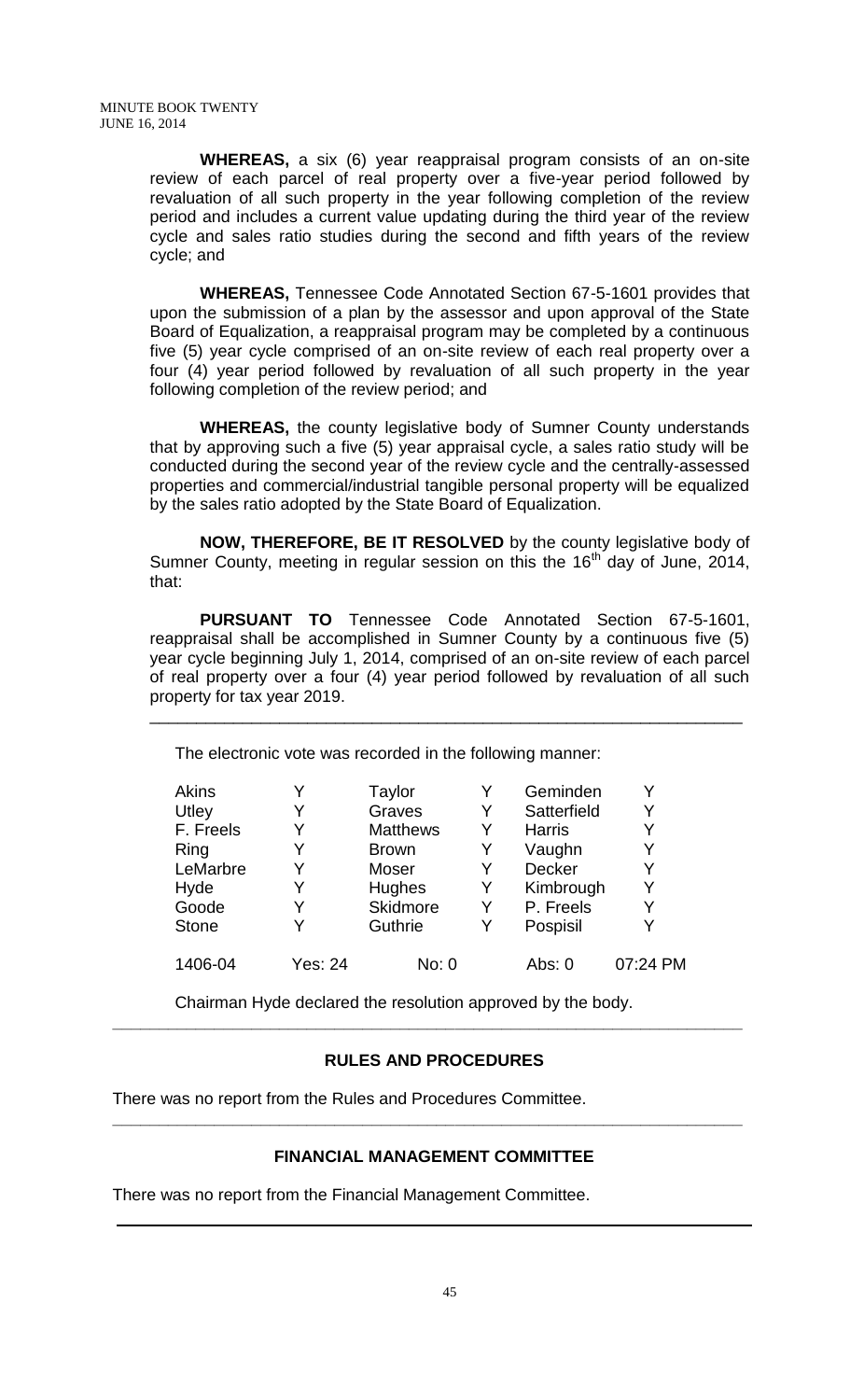## **BUDGET COMMITTEE**

Commissioner Stone introduced the following resolution and moved for approval. Commissioner Akins seconded the motion.

## **1406-05 A RESOLUTION AUTHORIZING APPROPRIATIONS AND TRANSFERS OF FUNDS WITHIN THE HIGHWAY BUDGET, AS SHOWN ON THE ATTACHED SCHEDULE**

**BE IT RESOLVED BY** the Sumner County Board of County Commissioners meeting in regular session on this the  $16<sup>th</sup>$  day of June, 2014, that this body does hereby authorize appropriations and transfers of funds within the highway budget, as shown on the attachment herewith.

\_\_\_\_\_\_\_\_\_\_\_\_\_\_\_\_\_\_\_\_\_\_\_\_\_\_\_\_\_\_\_\_\_\_\_\_\_\_\_\_\_\_\_\_\_\_\_\_\_\_\_\_\_\_\_\_\_\_\_\_\_\_\_\_

The electronic vote was recorded in the following manner:

| <b>Akins</b>    |                | Taylor        | Y | Geminden     |          |
|-----------------|----------------|---------------|---|--------------|----------|
| Utley           | Y              | Graves        | Y | Satterfield  | Y        |
| <b>Matthews</b> | Y              | <b>Harris</b> | Y | Ring         | Y        |
| <b>Brown</b>    | Y              | Vaughn        | Y | LeMarbre     | Y        |
| Moser           | Y              | Decker        | Y | Hyde         | Y        |
| Hughes          | Y              | Kimbrough     | Y | Goode        | Y        |
| <b>Skidmore</b> | Y              | P. Freels     | Y | <b>Stone</b> | Y        |
| <b>Guthrie</b>  | Y              | Pospisil      | Y |              |          |
| 1406-05         | <b>Yes: 23</b> | No: 0         |   | Abs: 0       | 07:25 PM |
|                 |                |               |   |              |          |

Chairman Hyde declared the resolution approved by the body.

Commissioner Stone introduced the following resolution and moved for approval. Commissioner Decker seconded the motion.

### **1406-06 A RESOLUTION APPROVING CONTINUATION BUDGETS FOR THE BOARD OF EDUCATION EFFECTIVE JULY 1, 2014, UNTIL FINAL APPROVAL OF THE FISCAL YEAR 2014-2015 BUDGET**

\_\_\_\_\_\_\_\_\_\_\_\_\_\_\_\_\_\_\_\_\_\_\_\_\_\_\_\_\_\_\_\_\_\_\_\_\_\_\_\_\_\_\_\_\_\_\_\_\_\_\_\_\_\_\_\_\_\_\_\_\_

**BE IT RESOLVED** by the Sumner County Board of County Commissioners meeting in regular session on this the  $16<sup>th</sup>$  day of June, 2014, that this body hereby approves continuation budgets for the Board of Education, identical to the Fiscal Year 2013-2014 Budget, less capital expenditures, to be effective July 1, 2014, and continuing until such time as this body shall approve the Fiscal Year 2014-2015 Budget.

\_\_\_\_\_\_\_\_\_\_\_\_\_\_\_\_\_\_\_\_\_\_\_\_\_\_\_\_\_\_\_\_\_\_\_\_\_\_\_\_\_\_\_\_\_\_\_\_\_\_\_\_\_\_\_\_\_\_\_\_\_\_\_\_

The electronic vote was recorded in the following manner:

| <b>Akins</b> | Y       | <b>Taylor</b>   | Y | Geminden      |          |
|--------------|---------|-----------------|---|---------------|----------|
| Utley        | Y       | Graves          | Y | Satterfield   | Y        |
| F. Freels    | Y       | <b>Matthews</b> | Y | <b>Harris</b> | Y        |
| Ring         | Y       | <b>Brown</b>    | Y | Vaughn        | Y        |
| LeMarbre     | Y       | <b>Moser</b>    | Y | Decker        | Y        |
| Hyde         | Y       | Hughes          | Y | Kimbrough     | Y        |
| Goode        | Y       | Skidmore        | Y | P. Freels     | Y        |
| <b>Stone</b> | Y       | Guthrie         | Y | Pospisil      | Y        |
| 1406-06      | Yes: 24 | No: 0           |   | Abs: $0$      | 07:25 PM |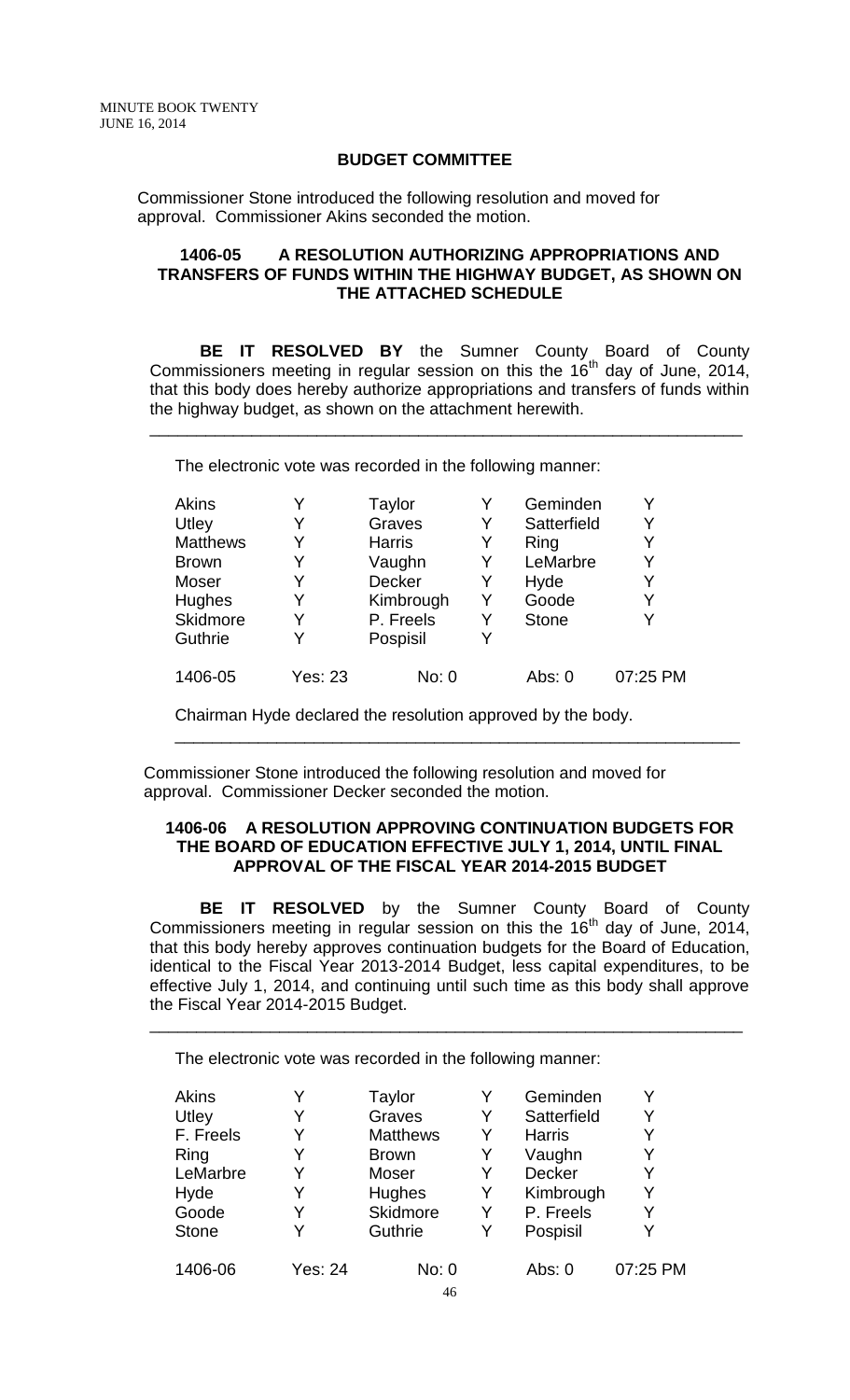Chairman Hyde declared the resolution approved by the body.

Commissioner Stone introduced the following resolution and moved for approval. Commissioner Frank Freels seconded the motion.

#### **1406-07 A RESOLUTION APPROVING CONTINUATION BUDGETS FOR COUNTY GENERAL FUND, GENERAL DEBT SERVICE FUND, DRUG CONTROL FUND, COURTHOUSE & JAIL MAINTENANCE FUND, AND HIGHWAY FUND EFFECTIVE JULY 1, 2014, UNTIL FINAL APPROVAL OF THE FISCAL YEAR 2014-2015 BUDGET**

\_\_\_\_\_\_\_\_\_\_\_\_\_\_\_\_\_\_\_\_\_\_\_\_\_\_\_\_\_\_\_\_\_\_\_\_\_\_\_\_\_\_\_\_\_\_\_\_\_\_\_\_\_\_\_\_\_\_\_\_\_

**BE IT RESOLVED** by the Sumner County Board of County Commissioners meeting in regular session on this the  $16<sup>th</sup>$  day of June, 2014 that this body hereby approves continuation budgets for the County General Fund, General Debt Service Fund, Drug Control Fund, Courthouse and Jail Maintenance Fund, and Highway Fund identical to the Fiscal Year 2013-2014 Budget, less capital expenditures, to be effective July 1, 2014, and continuing until such time as this body shall approve the Fiscal Year 2014-2015 Budget.

\_\_\_\_\_\_\_\_\_\_\_\_\_\_\_\_\_\_\_\_\_\_\_\_\_\_\_\_\_\_\_\_\_\_\_\_\_\_\_\_\_\_\_\_\_\_\_\_\_\_\_\_\_\_\_\_\_\_\_\_\_\_\_\_

The electronic vote was recorded in the following manner:

| Akins           |                | Taylor        |   | Geminden     |          |
|-----------------|----------------|---------------|---|--------------|----------|
| Utley           | Y              | Graves        | Y | F. Freels    | Y        |
| <b>Matthews</b> | Y              | <b>Harris</b> | Y | Ring         | Y        |
| <b>Brown</b>    | Y              | Vaughn        | Y | LeMarbre     | Y        |
| Moser           | Y              | Decker        | Y | Hyde         | Y        |
| <b>Hughes</b>   | Y              | Kimbrough     | Y | Goode        | Y        |
| <b>Skidmore</b> | Y              | P. Freels     | Y | <b>Stone</b> | Α        |
| <b>Guthrie</b>  | Y              | Pospisil      | Y |              |          |
| 1406-07         | <b>Yes: 22</b> | No: 0         |   | Abs: 1       | 07:26 PM |

Chairman Hyde declared the resolution approved by the body.

Commissioner Stone introduced the following resolution and moved for approval. Commissioner Akins seconded the motion.

#### **1406-08 A RESOLUTION AUTHORIZING PAYROLL ACCRUAL TRANSFERS OF \$426,619.00 FOR ALL COUNTY GENERAL EMPLOYEES' PAYROLL, AS SHOWN ON THE ATTACHED SCHEDULE**

\_\_\_\_\_\_\_\_\_\_\_\_\_\_\_\_\_\_\_\_\_\_\_\_\_\_\_\_\_\_\_\_\_\_\_\_\_\_\_\_\_\_\_\_\_\_\_\_\_\_\_\_\_\_\_\_\_\_\_\_\_

**BE IT RESOLVED** by the Sumner County Board of County Commissioners meeting in regular session on this the  $16<sup>th</sup>$  day of June, 2014, that this body hereby authorizes transfers of payroll accrual amounts for all county general employees' payroll, as shown on the attachment herewith.

**\_\_\_\_\_\_\_\_\_\_\_\_\_\_\_\_\_\_\_\_\_\_\_\_\_\_\_\_\_\_\_\_\_\_\_\_\_\_\_\_\_\_\_\_\_\_\_\_\_\_\_\_\_\_\_\_\_\_\_\_\_\_\_\_**

The electronic vote was recorded in the following manner:

| Akins     | Taylor          |   | Geminden      | Y |
|-----------|-----------------|---|---------------|---|
| Utley     | Graves          |   | Satterfield   | v |
| F. Freels | <b>Matthews</b> |   | Harris        | v |
| Ring      | <b>Brown</b>    |   | Vaughn        | v |
| LeMarbre  | Moser           | ∨ | <b>Decker</b> | v |